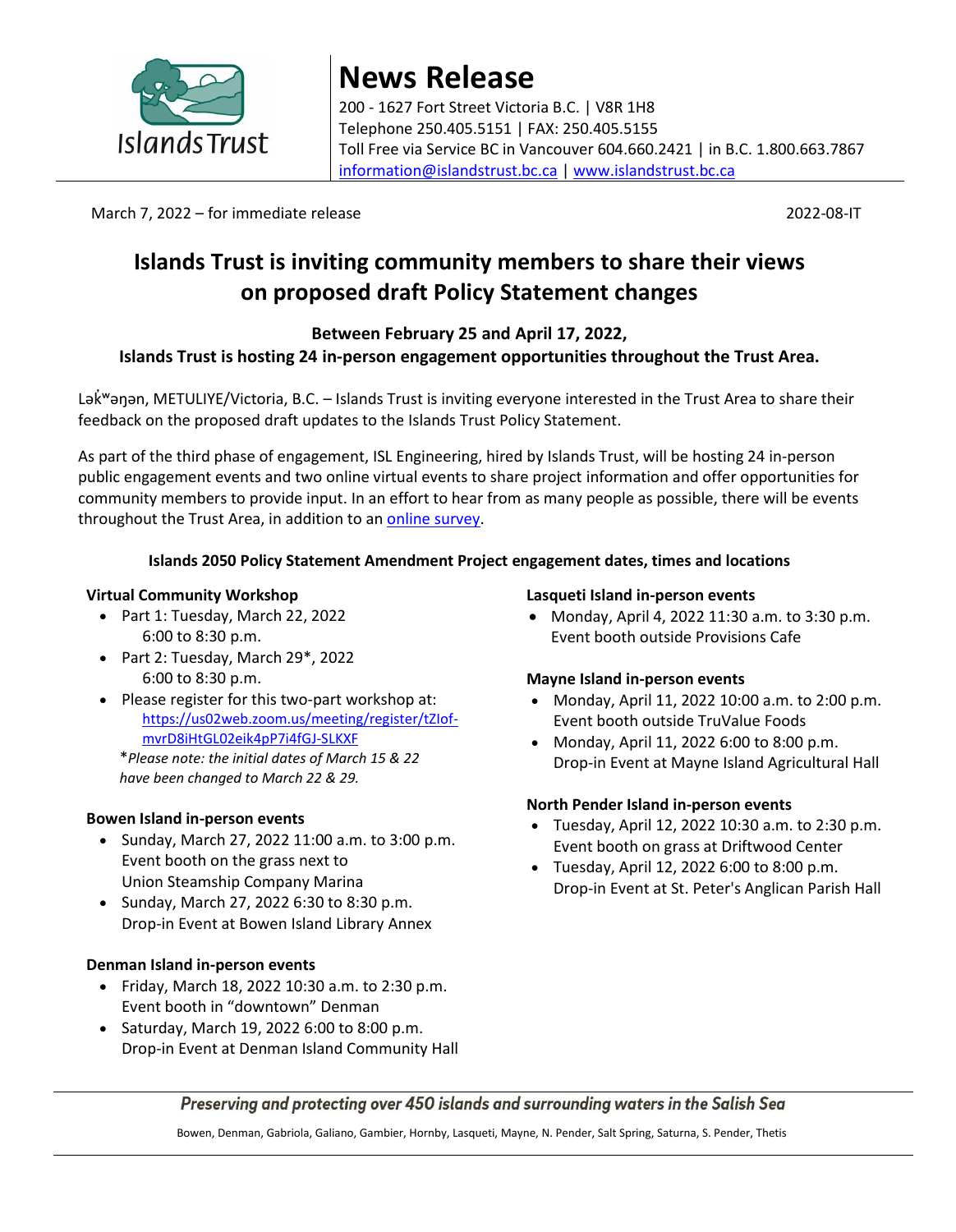#### **Gabriola Island in-person events**

- Tuesday, April 5, 2022 10:30 a.m. to 2:30 p.m. Event Booth outside FolkLife Village/Nesters
- Tuesday, April 5, 2022 6:00 to 8:00 p.m. Drop-in Event at The Haven

#### **Galiano Island in-person events**

- Tuesday, April 12, 2022 10:00 a.m. to 2:00 p.m. Event booth by DayStar Market
- Tuesday, April 12, 2022 5:30 to 7:30 p.m. Drop-in Event at South Galiano Community Hall

#### **Gambier Island (virtual)**

 Monday, March 28, 2022 6:30 to 8:30 p.m.

#### **Hornby Island in-person events**

- Friday, March 18, 2022 7:00 to 9:00 p.m. Drop-in Event at Hornby Island Community Hall
- $\bullet$  Saturday March 19, 2022 9:00 a.m. to 1:00 p.m. Event booth outside Co-op Grocery Store

#### **Salt Spring Island in-person events**

- $\bullet$  Saturday, April 2, 2022 12:00 to 4:00 p.m. Event booth outside Salt Spring Fire Hall #2 (South Island)
- Sunday, April 3, 2022 1:00 to 3:00 p.m. Drop-in Event at Mahon Hall
- Saturday, April 9, 2022 9:00 a.m. to  $4:00$  p.m. Event booth at Salt Spring Saturday Market
- Sunday, April 10, 2022 5:30 to 8:00 p.m. Drop-in Event at Harbour House

#### **Saturna Island in-person events**

- Monday, April 11, 2022 11:30 a.m. to 3:30 p.m. Event booth by the General Store
- Monday, April 11, 2022 6:00 to 8:00 p.m. Drop-in Event at Saturna Recreation and Cultural Centre

#### **South Pender Island in-person events**

 Wednesday, April 13, 2022 9:45 a.m. to 1:45 p.m. Event booth by Church of the Good Shepherd

#### **Thetis Island in-person events**

- Sunday, March 20, 2022 11:30 a.m. to 3:30 p.m. Event booth by pub/post office
- Sunday, March 20, 2022 6:30 to 8:30 p.m. Drop-in Event at Forbes Hall

"Islands Trust is encouraging everyone interested in the project to participate in one of the many engagement opportunities," said Peter Luckham, Islands Trust Council Chair. "We are looking forward to hearing people's views."

Project information is available on the Islands Trust's Islands 2050 webpage, including a project video and multiple fact sheets. A recording of the March 1, 2021 Virtual Question and Answer session, which included an overview of the draft proposed changes to the Policy Statement, will be posted to the webpage along with answers to questions that didn't get answered during the virtual event.

Feedback from this phase of engagement will be considered by Trust Council, along with responses from First Nations, feedback from referral agencies, input from trustees and staff, and consideration of the preserve and protect mandate. These inputs will inform Trust Council's next steps and future changes to the draft new Policy Statement.

- 30 -

Preserving and protecting over 450 islands and surrounding waters in the Salish Sea

Bowen, Denman, Gabriola, Galiano, Gambier, Hornby, Lasqueti, Mayne, N. Pender, Salt Spring, Saturna, S. Pender, Thetis